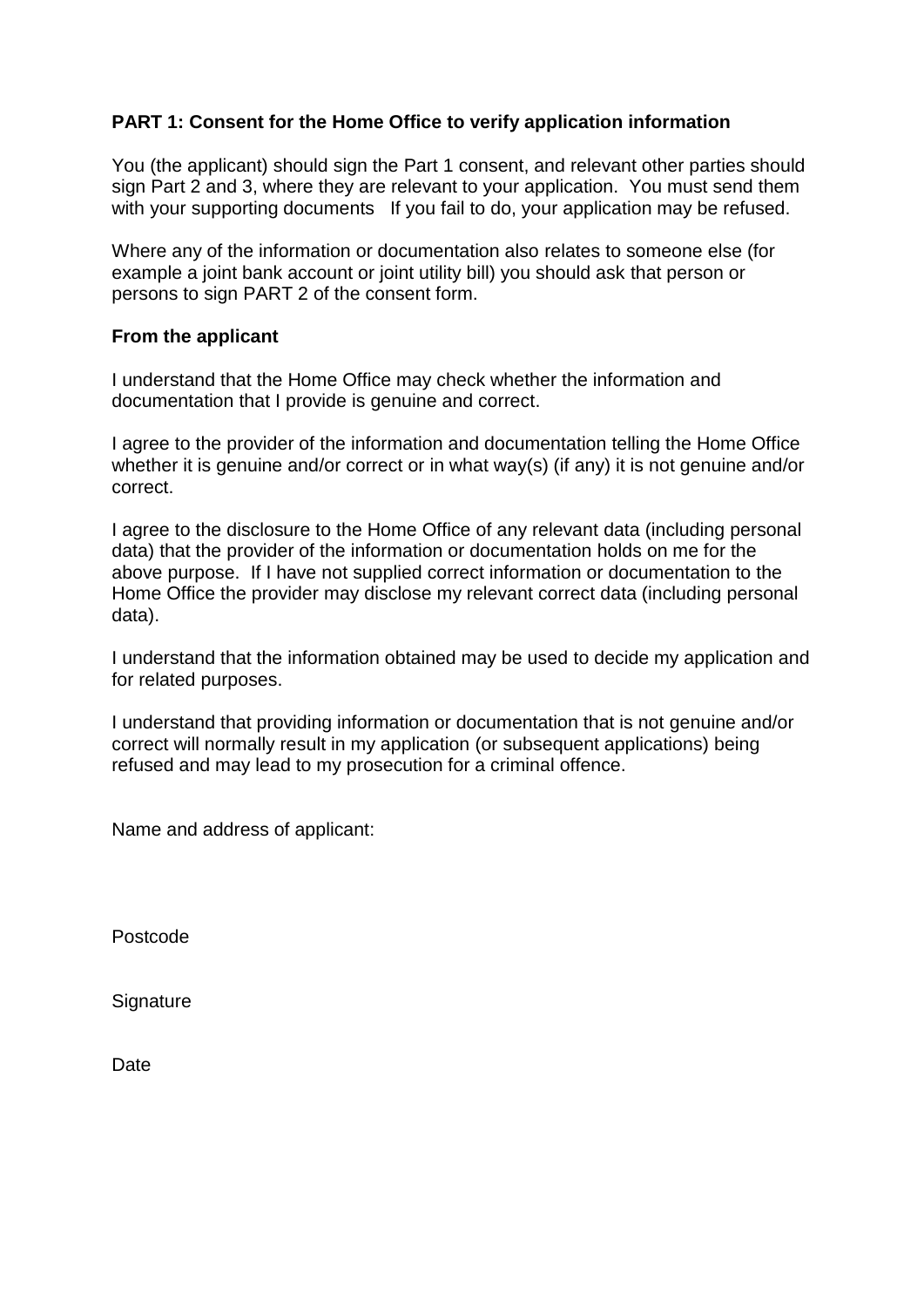## **PART 2: Consent for the Home Office to verify third party information**

If any information or documentation provided n is in the joint names of the applicant and another person (or persons), the joint owner should sign the following declaration:

The above-named person ('the applicant') has given the Home Office information or documentation and agreed that the Home Office can check that such information or documentation is genuine and/or correct. I am a joint owner with the applicant of some or all of that information or documentation.

I understand that information about the applicant may also reveal information about me.

I agree to the provider of the information or documentation giving the Home Office relevant data (including personal data) that it holds about me. I understand that this only covers data about me in my capacity as joint owner of the relevant information with the applicant (and not about any other information it may hold about me either in my capacity as an individual or jointly together with a third party) and is limited to:

- such relevant data as is necessary to confirm that the information or documentation that the applicant has supplied is genuine and correct;
- if that information or documentation is not correct, relevant data relating to any irregularities, inaccuracies or discrepancies in the information or documentation that the applicant has provided, including as to the correct information that the provider of the information holds.

I understand that this information or documentation may be used to make a decision on the application and for related purposes.

Name and address of joint owner

Postcode

**Signature** 

**Date**